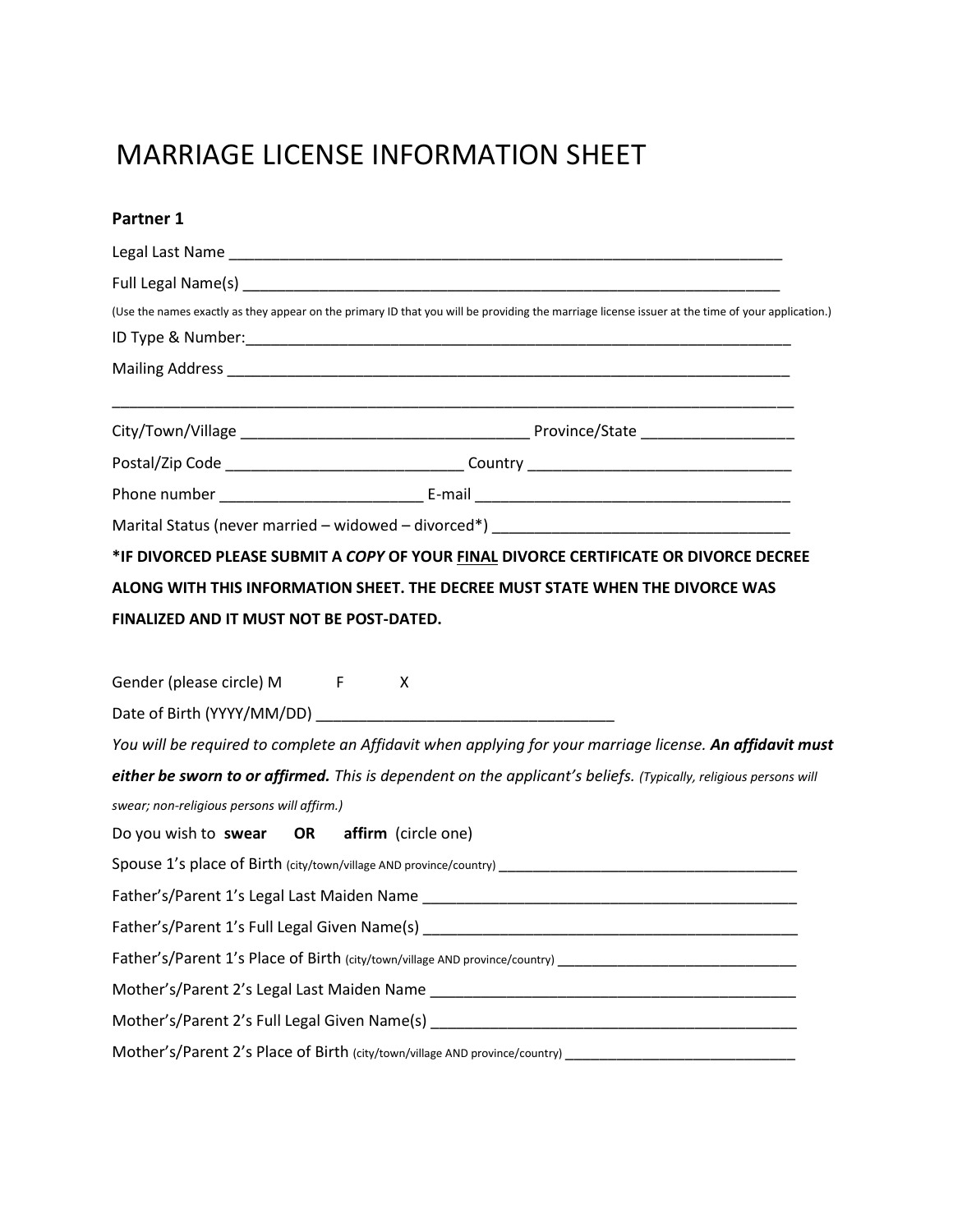## **Partner 2**

|                                             | (Use the names exactly as they appear on the primary ID that you will be providing the marriage license issuer at the time of your application.) |
|---------------------------------------------|--------------------------------------------------------------------------------------------------------------------------------------------------|
|                                             |                                                                                                                                                  |
|                                             |                                                                                                                                                  |
|                                             |                                                                                                                                                  |
|                                             |                                                                                                                                                  |
|                                             |                                                                                                                                                  |
|                                             |                                                                                                                                                  |
|                                             | *IF DIVORCED PLEASE SUBMIT A COPY OF YOUR FINAL DIVORCE CERTIFICATE OR DIVORCE DECREE                                                            |
|                                             | ALONG WITH THIS INFORMATION SHEET. THE DECREE MUST STATE WHEN THE DIVORCE WAS                                                                    |
| FINALIZED AND IT MUST NOT BE POST-DATED.    |                                                                                                                                                  |
|                                             |                                                                                                                                                  |
| Gender (please circle) M F                  | X                                                                                                                                                |
|                                             |                                                                                                                                                  |
|                                             | You will be required to complete an Affidavit when applying for your marriage license. An affidavit must                                         |
|                                             | either be sworn to or affirmed. This is dependent on the applicant's beliefs. (Typically, religious persons will                                 |
| swear; non-religious persons will affirm.)  |                                                                                                                                                  |
| Do you wish to swear OR affirm (circle one) |                                                                                                                                                  |
|                                             |                                                                                                                                                  |
|                                             |                                                                                                                                                  |
|                                             |                                                                                                                                                  |
|                                             | Father's/Parent 1's Place of Birth (city/town/village AND province/country) __________________________________                                   |
|                                             |                                                                                                                                                  |
|                                             |                                                                                                                                                  |
|                                             | Mother's/Parent 2's Place of Birth (city/town/village AND province/country) __________________________________                                   |